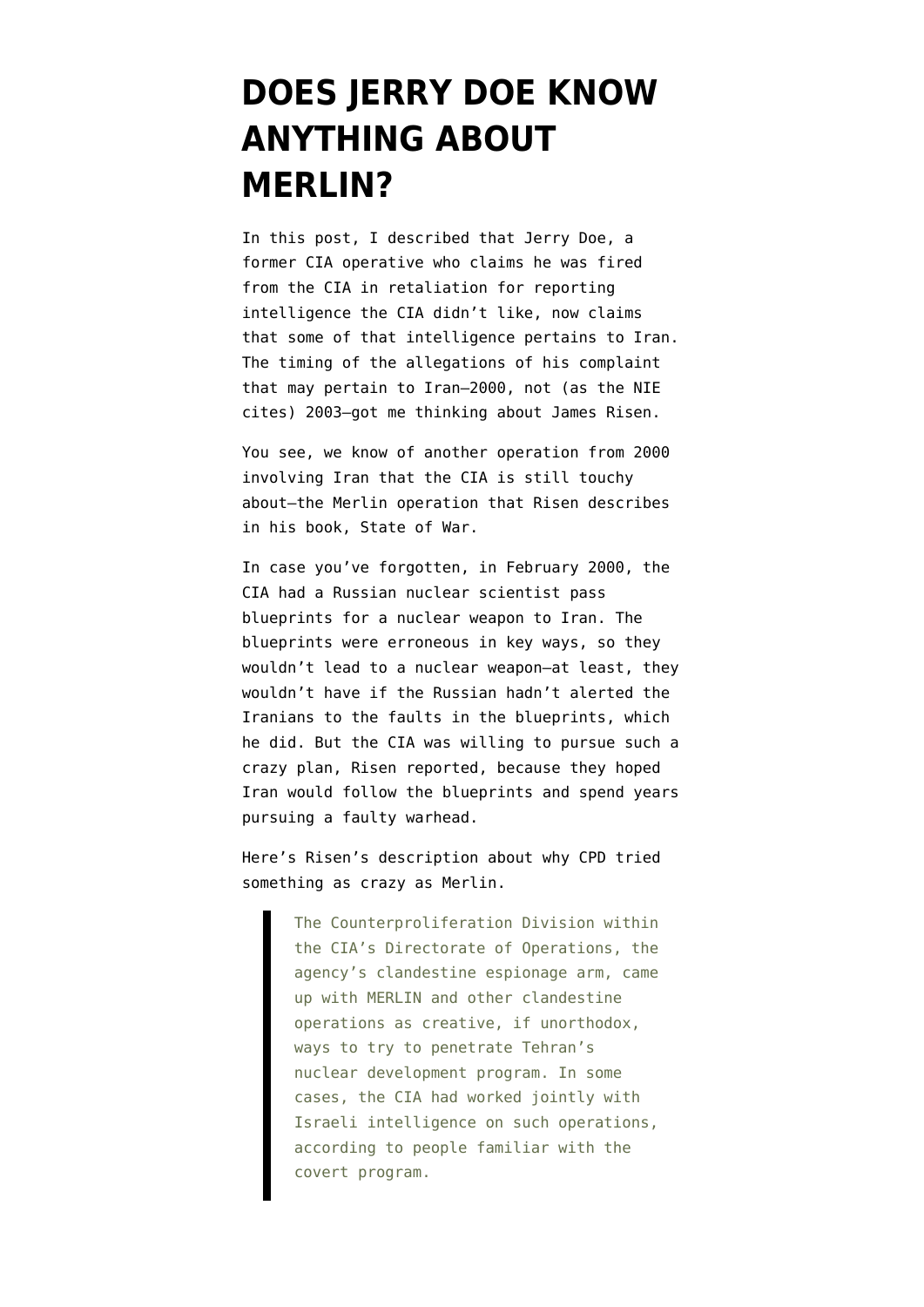Now, if his [complaint](http://thenexthurrah.typepad.com/the_next_hurrah/files/2nd_amended_complaint.pdf) and Warrick's [report](http://www.washingtonpost.com/wp-dyn/content/article/2008/06/30/AR2008063001940.html?nav=rss_nation/nationalsecurity) on it is true, Jerry Doe was busy penetrating Tehran's nuclear development program in 2000, at precisely the same time when–purportedly out of frustration with their inability to penetrate Tehran's nuclear development program using traditional means–the CIA dumped nuclear blueprints into the Iranians' laps. Though, as Risen notes, the CIA was careful to hide the fact that it was the source of the blueprints.

> What better way for the CIA to hide its involvement in this operation than to have a veteran of Arzamas [Russia's equivalent of Los Alamos] personally hand over the Russian nuclear designs?

## Now look at the passage from Doe's complaint that appears to pertain to Iranian nukes:

Plaintiff was first subjected to a demand that he alter his intelligence reporting in 2000, [2 lines redacted]. Plaintiff reported this information via formal CIA cable channels. Plaintiff was subsequently advised by CIA management that his report did not support the earlier assessment [one line redacted] and instructed that if he did not alter his report to support this assessment it would not be received well by the intelligence community. Plaintiff was aware that earlier reporting underlying the assessment was less-than-genuine and refused to alter his report. As the result, CIA/DO/CPD refused to disseminate his report to the intelligence community despite Plaintiff's efforts.

If this does pertain to Iran, then the event that precipitated Doe's troubles with the CIA was his report, in 2000, that Iran wasn't pursuing a nuclear program, at precisely the same time as the CIA was having a Russian plant nuclear blueprints with Iran. Further, Doe also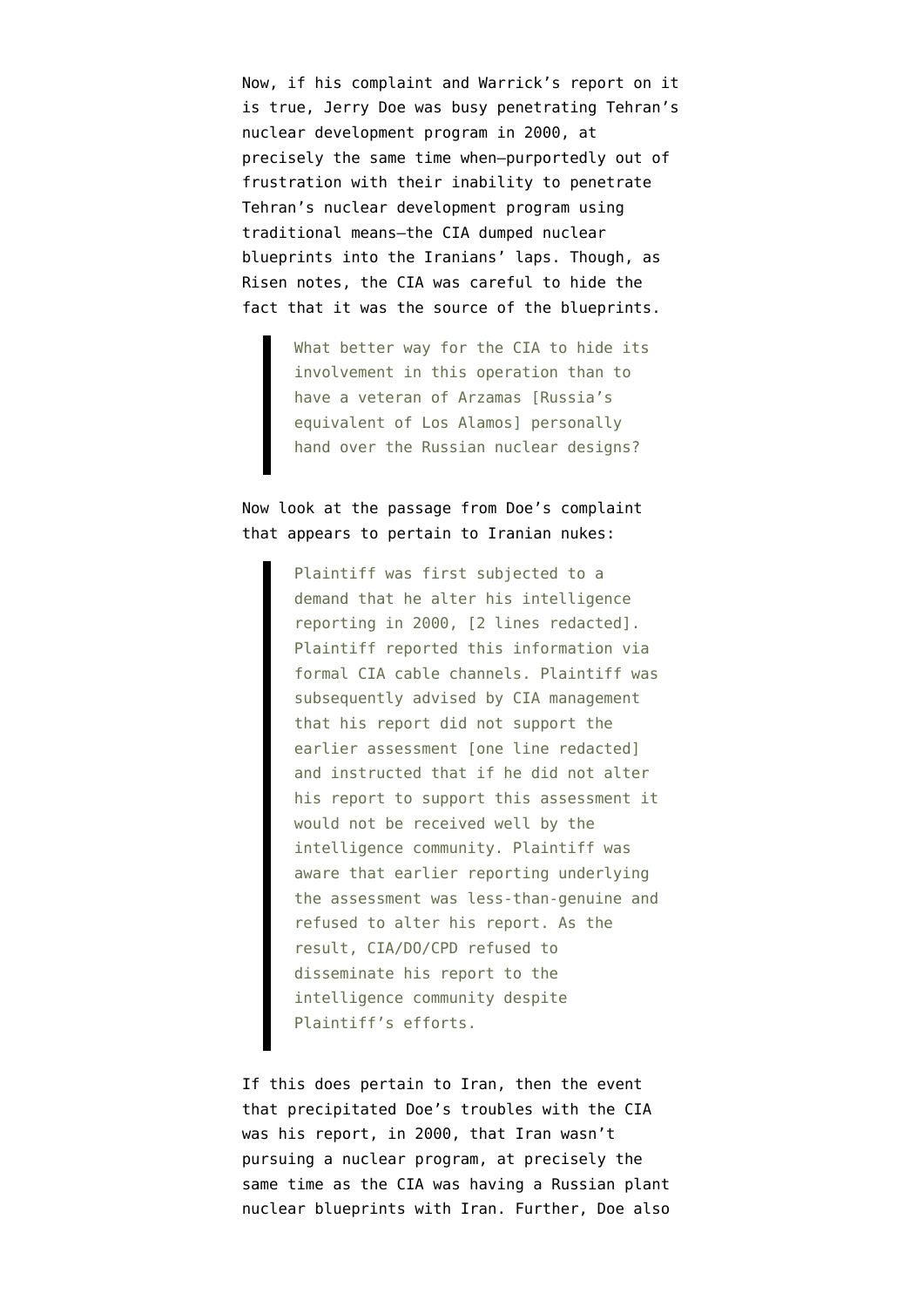alleged that the Intelligence Community assessment that Iran was pursuing nuclear weapons was based on something "less-thangenuine." And Doe, of course, worked in the same corner of the CIA that hatched Merlin.

Now, there are several other reasons why it's possible that Doe has a connection to Merlin. James Risen was, as far as I'm aware, the first person to [provide details](http://www.nytimes.com/2005/08/01/politics/01weapons.html?pagewanted=1&sq&st=nyt&scp=1) about Doe's case.

> The Central Intelligence Agency was told by an informant in the spring of 2001 that Iraq had abandoned a major element of its nuclear weapons program, but the agency did not share the information with other agencies or with senior policy makers, a former C.I.A. officer has charged.

> In a lawsuit filed in federal court here in December, the former C.I.A. officer, whose name remains secret, said that the informant told him that Iraq's uranium enrichment program had ended years earlier and that centrifuge components from the scuttled program were available for examination and even purchase.

Risen wrote that story in August 1, 2005, long after Doe's initial complaint in December 2004. His article appears to have been timed to two other events–rising interest in the CIA leak case, which gave Doe's lawyers the opportunity to draw parallels between Plame's plight and Doe's. And Doe's first [motion](http://emptywheel.firedoglake.com/files/28/files//2008/07/050712-motion-to-declassify.pdf) to have his complaint declassified, which had been submitted just a few weeks earlier (which makes Risen's 2005 story similar to Warrick's story from today). In that July 2005 filing, Doe lawyer Roy Krieger seems to have argued that the reports on crappy Iraqi WMD intelligence made the redactions in the complaint moot, which is presumably why Risen focuses more closely on the Iraqi intelligence that Doe submitted as distinct from Warrick's focus on Iran today. But to make the connection–to allege that the CIA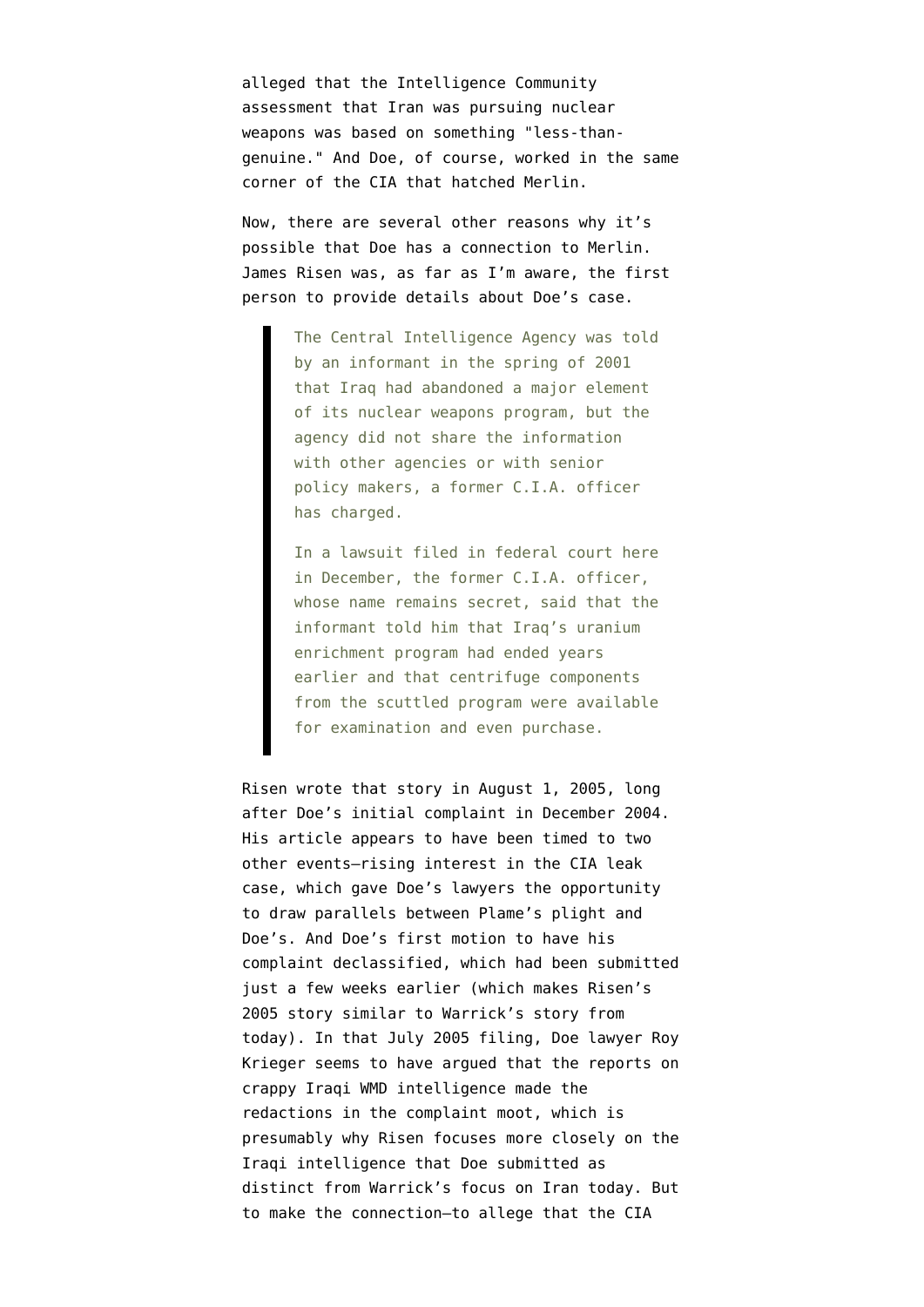was hiding the fact that it had fired an officer who had proved Iraq didn't have nukes–Risen had to include far more detail than what appeared in Doe's complaint. Unlike Warrick (who based his Iran news today on a statement from Krieger), Risen fleshed out the story using anonymous sources.

> While the existence of the lawsuit has previously been reported, details of the case have not been made public because the documents in his suit have been heavily censored by the government and the substance of the claims are classified. The officer's name remains secret, in part because disclosing it might jeopardize the agency's sources or operations.

Several people with detailed knowledge of the case provided information to The New York Times about his allegations, but insisted on anonymity because the matter is classified.

So in August 2005, James Risen interviewed sources close to Doe who reported that the CIA had fired Doe because he refuted their crappy Iraq intelligence. According to Eric Lichtblau's own book, those interviews occurred during the period when Risen was working on State of War (Risen and Lichtblau had a conversation about including the warrantless wiretapping program in the book in spring 2005; Risen warned NYT he was going to put the story in his book in fall 2005). And the Doe story was one of [only six](http://query.nytimes.com/search/query?query=&srchst=nyt&d=&o=&v=&c=&sort=newest&n=10&dp=0&daterange=period&year1=2005&mon1=01&day1=01&year2=2006&mon2=01&day2=01&bylquery=risen%2C%20james&frow=10) [stories](http://query.nytimes.com/search/query?query=&srchst=nyt&d=&o=&v=&c=&sort=newest&n=10&dp=0&daterange=period&year1=2005&mon1=01&day1=01&year2=2006&mon2=01&day2=01&bylquery=risen%2C%20james&frow=10) Risen wrote in all of 2005 that didn't pertain to the warrantless wiretapping program. Risen has never returned to the story of Jerry Doe–not to report on the CIA's demand that he not show up at his own hearings, and not to report on this filing.

By now you've probably guessed where I'm heading. That is, to remind you that in January, Risen [got subpoenaed](http://www.nytimes.com/2008/02/01/washington/01inquire.html) for the source behind one of the stories he tells in this chapter of his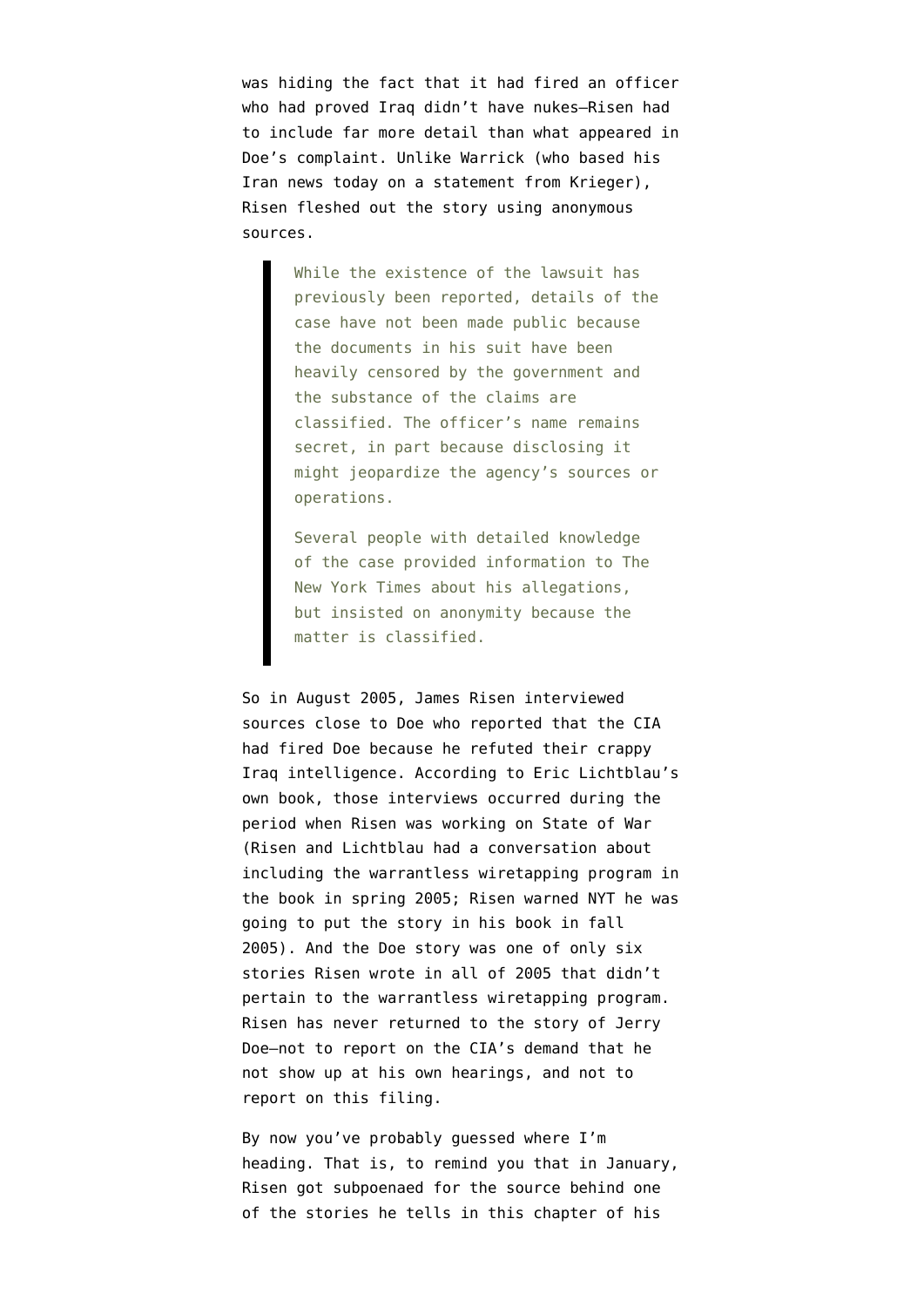book. And the Merlin story is the [most likely](http://emptywheel.firedoglake.com/2008/02/01/all-the-news-thats-not-fit-to-print/) culprit.

> The chapter in question has details about the US decision to support Iran's MEK even though it's a terrorist organization, Iranian attempts to help us on the GWOT (the same stuff that [Flynt Leverett got censored on\)](http://thenexthurrah.typepad.com/the_next_hurrah/2006/12/flynt_leveretts.html), and a description of a female officer inadvertently revealing all of CIA's agents in Iraq. While any of these might be the sensitive information in question, and the exposure of CIA's Iranian agents involved a double agent, by far the most likely item of interest is [MERLIN](http://www.guardian.co.uk/usa/story/0,12271,1678134,00.html), the operation in which the CIA used a Russian defector to provide Iran with nuclear blueprints.

## This speculation seems to be confirmed by this [April story](http://www.nytimes.com/2008/04/12/washington/12leak.html?scp=6&sq=risen%2C+james&st=nyt) on the search for Risen's sources.

Former government officials have recently been called before a federal grand jury and confronted with phone records documenting calls with a reporter who covers intelligence issues at The New York Times, according to people with detailed knowledge of the investigation.

## [snip]

In January, Mr. Risen received a subpoena that, his lawyers said, appeared intended to force him to reveal his sources for a specific chapter in "State of War" that described efforts by the C.I.A. to infiltrate Iran's nuclear program.

Of all the things Risen revealed in his book, the government is coming after him for his sources on Iran's nuclear program, not on the super-secret warrantless wiretap program. If you look at his NYT reporting, he appears to have